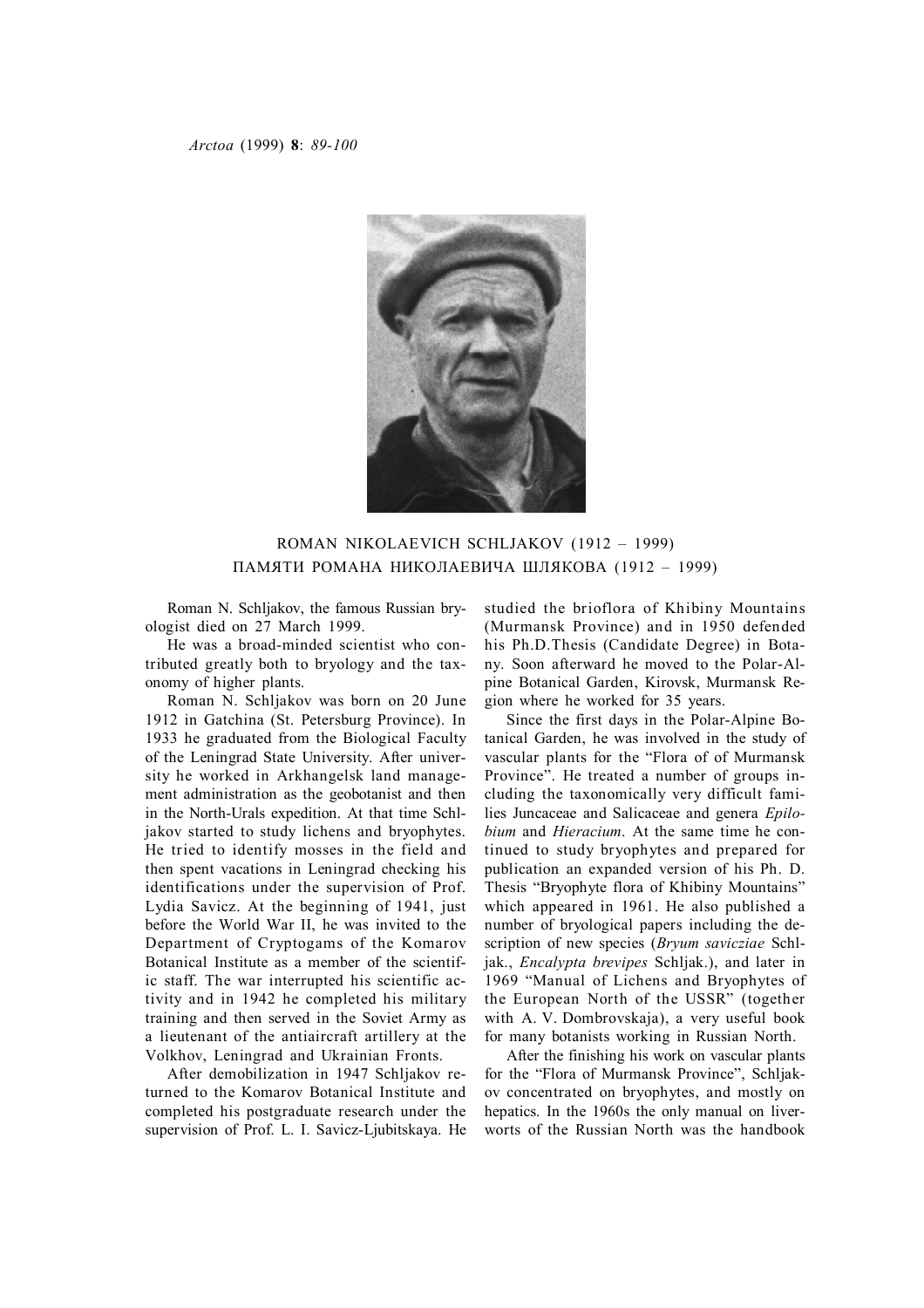by Savicz & Ladyzhenskaya (1936), which needed to be updated for many reasons. Schljakov decided to prepare a handbook of hepatics of North of European part of the USSR and West Siberia. In March of 1973 he defended his Dr. Sci. Thesis "Hepaticae and Anthocerotae of the North of the USSR west of Yenisey River". In 1975 the first part of his work "Hepaticae: morphology, phylogeny, classification" was published. Until now it is the only valuable general source of information on Hepaticae in Russian. During 1973-1976 he studied specimens of hepatics from the East Siberia and the North of the Far East of the USSR. On that basis he expanded the taxonomic part of his Dr. Sci. Thesis and published five parts of "Hepaticae and Anthocerotae of the North of the USSR" (1976-1982). Those issues contain discussion of taxonomy and general distribution of northern hepatics; description of new species (*Cephaloziella violacea* Schljak., *Crossocalyx koriakensis* Schljak., *Leiocolea katenii* Schljak., *Lophozia rufescens* Schljak., *L. savicziae* Schljak., *L. schusterana* Schljak.), as well as a number of varieties and forms, original keys for identification of families, genera and species and detailed description of all treated taxa, which were illustrated by excellent original drawings made by his colleague (later wife) Anna V. Dombrovskaya. Undoubtedly publication of Schljakov's monograph advanced the development of Russian hepaticology.

His classification of Hepaticae, as well as the treatment of some northern species, differ from that in the well-known World Manuals of K. Mueller, R.M.Schuster, etc. Some of his positions are questionable but nevertheless they deserve more intent attention. Unfortunately the great majority of his publication are in Russian and consequently poorly known outside the former USSR.

Schljakov was the only person in Russia who was equally familiar with mosses, hepatics and vascular plants. He was the best expert in Russia not only in the poorly known hepatics but in the most difficult genera of mosses, such as *Bryum*, *Drepanocladus* s. l., etc. A number of his articles were devoted to the taxonomy of these groups.

Schljakov paid special attention to the problems of plant conservation. Lists of rare and endangered plants were published by him. Due to his efforts bryophytes were included in the Murmansk Red Data Book for the first time in Russia. A number of special nature reserves, including very small ones, were proposed by Schljakov to protect some rare and threatened bryophytes. He was one of compilers of the Red Data Book of the USSR.

Schljakov was the founder of Bryophyte Herbarium of the Polar-Alpine Botanical Garden. His first expeditions were in the North-East of the European part of Russia and in West Siberia. Subsequent Schljakov's fieldwork was done mostly in a different parts of the Murmansk Province, were he collected some thousand specimens of bryophytes. These collections (including type material) are stored partly in the Bryophyte Herbarium of Komarov Botanical Institute (LE) and partly in Herbarium of Polar-Alpine Botanical Garden (KPABG). Schljakov's publications are based both on his own collection and numerous materials he received from the all over the former USSR and abroad.

In 1985 Schljakov was retired and moved to Leningrad, but he was still a very active scientist. At that time Schljakov finished his treatment of the genera *Hieracium* and *Pilosella* (Asteraceae) for the "Flora of Arctic" and "Flora of European part of the USSR", took part in preparation of Check list of Hepaticae and Anthocerotae of the former USSR and Check list of mosses of the former USSR, described two new to the science taxa of Bryophytes (*Lophozia iremelensis* Schljak. и *Campylium calcareum* Crundw. et Nyh. f. *latifolia* Schljak.) and more than 100 taxa in genera *Hieracium* and *Pilosella*.

Schljakov was very friendly, he always helped everybody in identification of bryophytes and vascular plants. He supervised postgraduate researches. Dissertations of his students were devoted to studies of bryoflora of different regions of Russia: G. V. Zhelesnova investigated the bryophyte flora of Srednii Timan Range (Komi Republic, North-East Russia), S. K. Gambaryan – hepatics of the southern part of the Far East, N. A. Konstantinova – hepatics of Khibiny Mountains (Murmansk Province, North-West Russia), O. A. Belkina – mosses of Lovoserskie Mountain (Murmansk Province, North-West Russia).

Schljakov was taxonomist by vocation. He was extraordinary man whose scientific contribution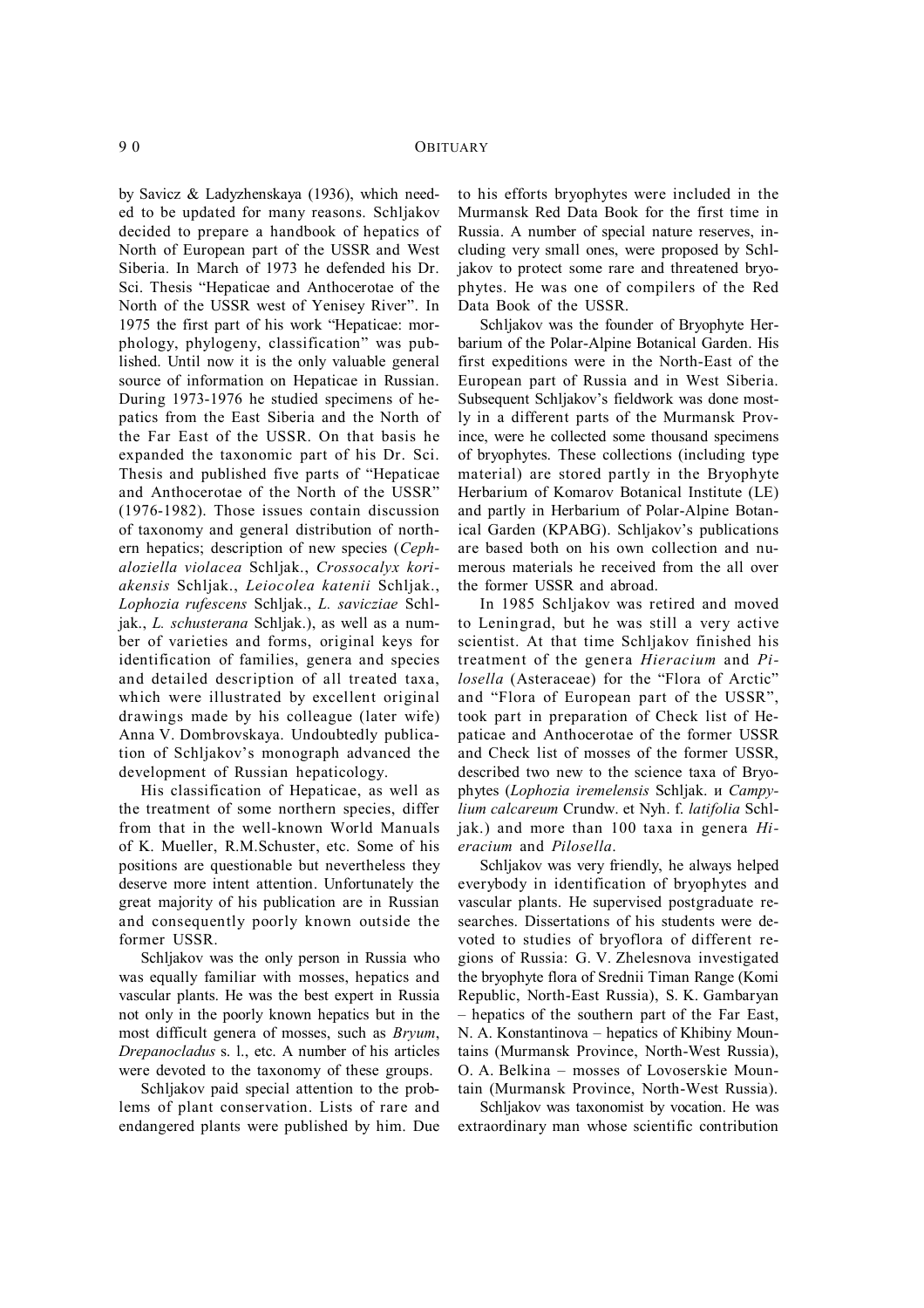is difficult to overestimate. His publications will be useful for many years. Everybody, who knew Roman Nokolaevich, will remember him as a high qualified specialist, and an enthusiastic and kind person.

27 марта 1999 года умер Роман Николаевич Шляков, известный русский ботаник, внесший огромный вклад в развитие советской и российской бриологии, равно как и систематики сосудистых растений.

Роман Николаевич Шляков родился 20 июня 1912 года в городе Гатчина Санкт-Петербугрской губернии. Он очень рано лишился матери и воспитывался отцом, который был учителем. После окончания школы Роман Николаевич поступил в Ленинградский государственный университет. В 1933 году, после окончания университета по специальности "геоботаника", он начал работать в Архангельском областном земельном управлении старшим геоботаником. В апреле 1938 года Романа Николаевича откомандировали в Северо-Уральскую землеустроительную экспедицию. Уже тогда он начал уделять большое внимание изучению мхов и лишайников. Определял он частично самостоятельно, на месте, по имевшимся пособиям, в значительной же мере (мхи) под руководством проф. Л. И. Савич, используя свое пребывание в Ленинграде в отпусках. Целью этой работы было, как он пишет в автобиографии, "всесторонне обработать материалы своих геоботанических исследований для последующего опубликования". В начале 1941 года Шлякову была предложена работа в должности младшего научного сотрудника в отделе споровых растений Ботанического института им. В. Л. Комарова в Ленинграде. Здесь он проработал до июля 1941 года, когда его призвали в армию. Окончив в июле 1942 года ускоренный курс Горьковского училища зенитной артиллерии, Роман Николаевич участвовал в Великой Отечественной войне как командир взвода зенитно-пулеметной роты – сначала на Волховском, затем на Ленинградском фронте, а в последние месяцы войны – на I и IV Украинских фронтах. За боевые заслуги Шляков был награжден орденом Отечественной войны II степени и орденом Красной Звезды, а также многочисленными медалями.

После увольнения в запас в начале 1947 года, Шляков вернулся в Ботанический институт и поступил в аспирантуру. Его руководителем была Лидия Ивановна Савич-Любицкая. В июне 1950 года он защитил кандидатскую диссертацию на тему "Лиственные мхи Хибинского горного массива", однако, из-за отсутствия штатных единиц в отделе споровых растений БИНа не смог там остаться и продолжить специализацию по мохообразным. В июле 1950 года Роман Николаевич переехал в Полярно-альпийский ботанический сад Кольского филиала АН СССР, где и проработал вплоть до выхода на пенсию в 1985 году.

В пятидесятых и начале шестидесятых годов основным направлением его работы было участие в написании "Флоры Мурманской области", для которой он обработал ряд групп сосудистых растений, включая, в частности, и такие сложные в систематическом отношении, как семейства Juncaceae и Salicaceae, роды *Epilobium*, *Hieracium* и др. В то же время Роман Николаевич продолжал заниматься мхами. В этот период им было опубликовано несколько статей, в том числе с описаниями новых для науки видов мхов (*Bryum savicziae* Schljak., *Encalypta brevipes* Schljak.), а также проблемная статья "О критериях вида листостебельных мхов". На основе кандидатской диссертации с дополнениями, полученными в результате новых сборов, была подготовлена и опубликована монография "Флора листостебельных мхов Хибинских гор" (1961). В ней приводится не только подробный аннотированный список мхов Хибин, с таксономическими комментариями для многих видов, но также даются детальные географический и экологический анализы флоры, рассматриваются вопросы происхождения флоры и роли мхов в растительном покрове гор. Несколько позже, совместно с А. В. Домбровской, был подготовлен и опубликован определитель "Лишайники и мхи севера Европейской части СССР" (Шляков, Домбровская, 1969). Эта книга на долгие годы стала основным пособием по определению мхов и лишайников для ботаников разной специализации, и, в особенности, геоботаников.

По окончании работы над "Флорой Мурманской области" Шляков снова занялся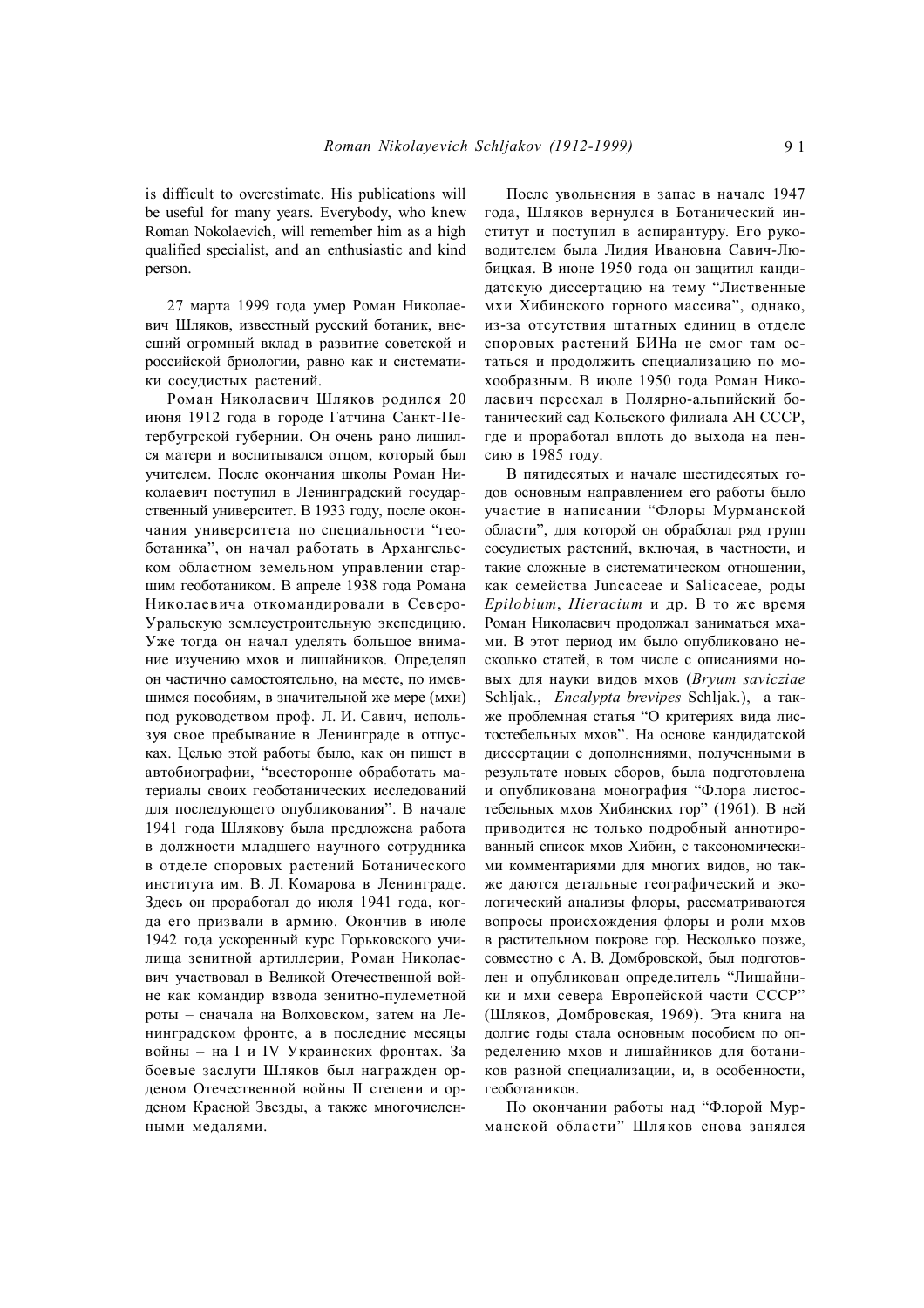мохообразными, обратившись к такой слабо изученной группе как печеночники. К тому времени литература по печеночникам на русском языке была представлена небольшим числом статей, посвященных преимущественно отдельным находкам редких видов. Опубликованный в 1936 году Л. И. Савич и К. И. Ладыженской "Определитель печеночных мхов севера европейской части СССР" устарел и, к тому же, стал библиографической редкостью. В 1964 году на украинском языке вышла "Флора печеночных и сфагновых мхов Украины" Д. К. Зерова, в которой, естественно, отсутствовали многие северные виды. Роман Николаевич поставил себе задачу создать критическое руководство для определения печеночников северных районов европейской части СССР и близкой в ботанико-географическом отношении Западной Сибири. Им было подготовлено руководство-монография под названием "Печеночные мхи Севера СССР к западу от Енисея", защищенная в марте 1973 г. как докторская диссертация. В связи с задержкой публикации этой работы, Роман Николаевич решил расширить ее, включив восточные районы Севера СССР. В 1975 году была опубликована книга "Печеночные мхи. Морфология, филогения, классификация", восполнившая существовавший в советской литературе пробел по данным аспектам бриологии. В ней подробно описаны строение и онтогенетическое развитие двух отделов – антоцеротовых и собственно печеночников, изложены существующие взгляды на их происхождение и эволюцию. Однако Роман Николаевич не ограничивается одним синтезом взглядов предшественников, он их критически пересмотрел. Принимая в основном систему, разработанную американским гепатикологом Р. М. Шустером (Schuster, 1966), он внес в нее ряд изменений, заключающихся прежде всего в повышении ранга таксонов между подклассами и семействами – порядков и, частично, подпорядков. Более узко трактует он некоторые семейства и роды. Все это обосновано им достаточно убедительно. Шустер, хотя и критикует эту позицию Шлякова, тем не менее пишет, что "время, возможно, на стороне классификации Шлякова" (Schuster, 1984: 932). Часть из предложенных Шляковым комбинаций и статусов (например, род *Tetralophozia* (Schust.) Schljak., пор. Treubiales Schljak.) уже широко применяются гепатикологами во всем мире, другие еще ждут своего признания.

Начиная с 1976 года последовательно вышли в свет пять выпусков определителя "Печеночные мхи Севера СССР". Это издание вплоть до настоящего времени является основным руководством по определению печеночников в России и многих сопредельных государствах. В нем, а также в статьях, вышедших несколько раньше, описано несколько новых для науки видов (*Cephaloziella violacea* Schlak., *Crossocalyx koriakensis* Schljak., *Leiocolea katenii* Schljak., *Lophozia rufescens* Schljak., *L. savicziae* Schljak., *L. schusterana* Schljak.), изменен статус ряда таксонов, предложено много новых комбинаций. Оригинальные подробные ключи, полнота синонимики, детальность и тщательность описаний, а также рисунки, прекрасно выполненные его коллегой и другом (а впоследствии женой) Анной Владимировной Домбровской, – все это ставит "Печеночные мхи Севера СССР" в один ряд с лучшими работами зарубежных гепатикологов.

Публикация монографии Р. Н. Шлякова несомненно дала толчок развитию отечественной гепатикологии. Став ведущим в стране специалистом по печеночникам, Шляков оставался прекрасным знатоком листостебельных мхов и практически единственным в СССР бриологом, разбиравшихся в таких сложных систематических группах бриевых мхов как роды *Bryum* и *Drepanocladus* s. l. В его планы входила обработка рода *Bryum* для "Флоры мохообразных России", которую ему не суждено было завершить.

В большой степени способствовал Роман Николаевич прогрессу бриологии в нашей стране своей работой с аспирантами. Под его руководством были выполнены и защищены как кандидатские диссертации следующие работы: Флора мохообразных Среднего Тимана (Г. В. Железнова), Печеночные мхи Южного Приморья (С. К. Гамбарян), Печеночники Хибинских гор (Н. А. Константинова), Листостебельные мхи Ловозерских гор (О. А. Белкина). Он безотказно консульти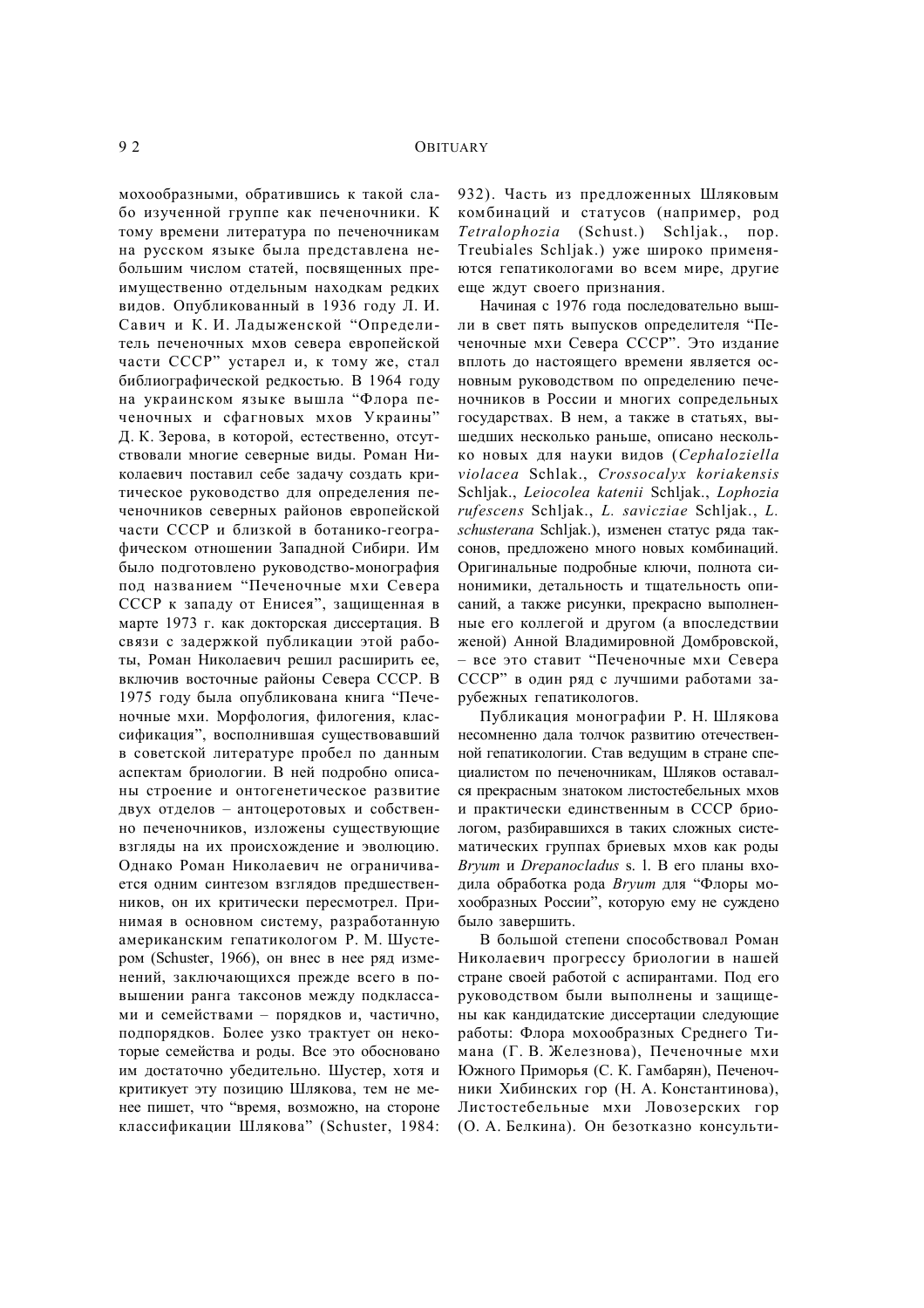ровал всех, кто к нему обращался: своих коллег из Полярно-альпийского ботанического сада, бриологов из отдела споровых растений БИНа, всех, кто отваживался приезжать на Крайний Север, где он работал. А приезжали к нему и присылали коллекции со всех уголков бывшего СССР.

Значителен вклад Шлякова в дело охраны природы. Он был одним из активных участников создания Красной книги Мурманской области, в которую, благодаря его инициативе, впервые в бывшем СССР мохообразные вошли наравне с сосудистыми растениями. Роман Николаевич – один из авторов Красной книги СССР, автор ряда статей по редким видам. Он был одним из инициаторов выявления и заповедования памятников природы на территории Мурманской области.

Роман Николаевич Шляков участвовал во многих экспедиционных поездках. Еще будучи студентом, а потом сотрудником землеустроительных партий, он побывал в Ханты-Мансийском национальном округе, Большеземельской и Малоземельской тундрах, откуда имеются его многочисленные сборы. В послевоенные годы свои полевые исследования он проводил в основном в Мурманской области, собрав обширные коллекции из многих ее районов. Роман Николаевич был основателем гербария мохообразных в Полярно-альпийском ботаническом саду, где хранится около 2000 собранных им образцов. Большая же часть сборов Шлякова, включая голотипы описанных им таксонов, находится в гербарии БИНа. Он считал, что типовые образцы, равно как и образцы редких видов, должны быть сосредоточены в крупнейших и наиболее доступных гербариях (в частности, БИНе) и строго этому следовал.

Поразительна была работоспособность Романа Николаевича. За исключением последних лет жизни, когда у него стало плохо со зрением, он работал по 10-12 часов в сутки и практически без выходных. Выйдя на пенсию в 1985 году, он продолжал свои исследования. В этот период им были обработаны роды *Hieracium* и *Pilosella* для "Арктической флоры СССР" и "Флоры европейской части СССР". Шляков принимал участие в подготовке "Списка печеночников и антоцеротовых территории бывшего СССР" и "Списка мхов территории бывшего СССР", описал два новых для науки таксона мохообразных (*Lophozia iremelensis* Schljak. и *Campylium calcareum* Crundw. et Nyh. f. *latifolia* Schljak.) и более несколько десятков таксонов из родов *Hieracium* и *Pilosella*, опубликовал ряд статей по систематике мохообразных.

До обострения болезни Роман Николаевич был бодр, энергичен, полон планов. В апреле 1998 он оппонировал кандидатскую диссертацию К. К. Кривошапкина, в мае и декабре 1998 г. вступал с докладами и обсуждениями на заседаниях бриологической секции РБО, работал над несколькими статьями.

Шляков всегда ответственно относился к различным общественным поручениям, был одним из лучших лекторов общества "Знание". Большая научная и общественная деятельность Романа Николаевича отмечена орденом "Дружбы народов", медалями и многочисленными почетными грамотами.

Роман Николаевич остается для нас ученым с большой буквы. Он никогда не гнался за званиями, должностями, более того, по возможности, избегал всего этого. Будучи человеком партийным (в ряды коммунистов он вступил на фронте) и дисциплинированным, он не смог отказаться от должностей Ученого секретаря (1951-1953) и директора Полярно-альпийского ботанического сада (1960- 1962), но при первой же возможности уходил с этих должностей, отдавая предпочтение научной работе. Он был систематиком милостью Божьей, обладал прекрасной интуицией и огромным опытом. Многие труднейшие таксономические проблемы решались им быстро и точно. Память его была поразительна. Он помнил большинство просмотренных им образцов, места сборов, книги и статьи, в которых опубликованы интересные находки.

Роман Николаевич Шляков навсегда останется в сердцах всех, кто его знал, как широко эрудированный талантливый систематик, бескорыстный труженик науки, добрый и отзывчивый человек. Его труды еще долго будут изучаться и цитироваться как бриологами, так и специалистами по сосудистым растениям.

Похоронен Р. Н. Шляков на кладбище с. Арбузово Кировского района Ленинградской области.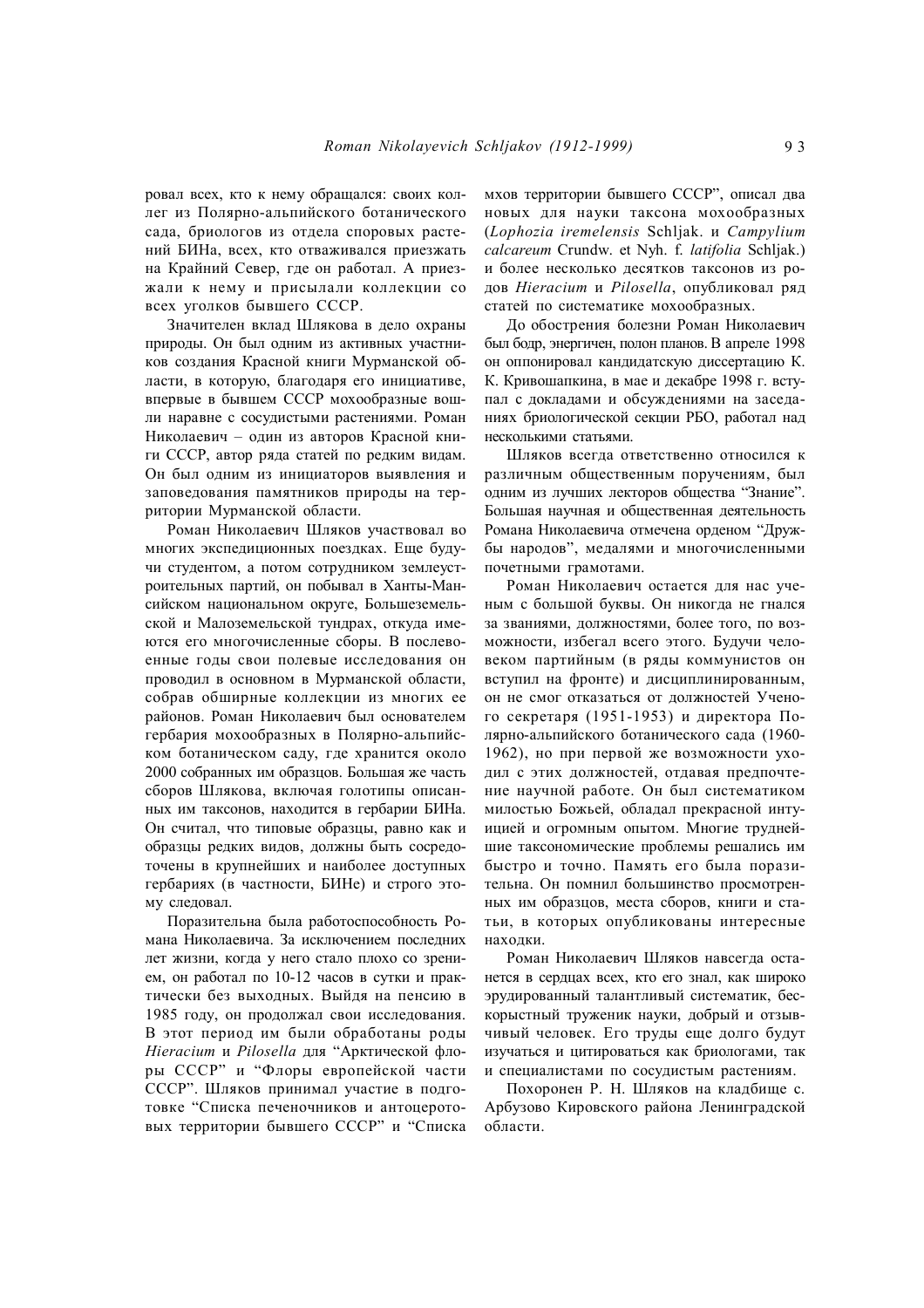## 9 4 OBITUARY

## PUBLICATIONS OF R. N. SCHLJAKOV – ПУБЛИКАЦИИ Р. Н. ШЛЯКОВА

- ШЛЯКОВ, Р. Н. [SCHLJAKOV, R. N.] 1949. Несколько интересных новинок для бриофлоры Южного Урала. – [Some new species for the flora of South Urals] *Научно-методические записки. Гл. Упр. по заповедникам* [*Nauchno-metodicheskie zapiski. Glavnoe upravlenie po zapovednikam*] **12**: *121-125*.
- ШЛЯКОВ, Р. Н. [SCHLJAKOV, R. N.] 1950. Тихоокеанский мох Habrodon leucotrichus (Mitt.) H.Perss. на Южном Урале. – [The pacific moss, Habrodon leucotrichus (Mitt.) H. Perss. in the South Urals] *Бот. журн.* [*Bot. Zhurn.*] **35**(6): *630-636*.
- ШЛЯКОВ, Р. Н. [SCHLJAKOV, R. N.] 1950. Флора лиственных мхов Хибинского горного массива. – [Moss flora of the Khibiny Mountains] *Автореф.... канд. биол. наук., Л., БИН АН СССР* [*Ph. D. Theses, Leningrad, Bot, Inst. Akad. Nauk SSSR*], *14.*
- ШЛЯКОВ, Р. Н. [SCHLJAKOV, R. N.] 1951. Два новых вида мхов. – [Two new moss species] Бот. матер. Отд. спор. раст. Бот. ин-та АН СССР [*Bot. Mat. Otd. Spor. Rast. Bot. Inst. Akad. Nauk SSSR*] **7**: *227-234.*
- ШЛЯКОВ, Р. Н. [SCHLJAKOV, R. N.] 1951. К пониманию некоторых видов рода Dicranum. – [To understanding of some Dicranum species] *Бот. матер. Отд. спор. раст. Бот. ин-та АН СССР* [*Bot. Mat. Otd. Spor. Rast. Bot. Inst. Akad. Nauk SSSR*] **7**: *234-247.*
- ШЛЯКОВ, Р. Н. [SCHLJAKOV, R. N.] 1952. Новинки для бриофлоры СССР. – [New taxa for the bryoflora of the USSR] *Бот. матер. Отд. спор. раст. Бот. ин-та АН СССР* [*Bot. Mat. Otd. Spor. Rast. Bot. Inst. Akad. Nauk SSSR*] **8**: *213-223.*
- ШЛЯКОВ, Р. Н. [SCHLJAKOV, R. N.] 1954. Сем. 21. Ситниковые – Junсaceae Vent. [Family Juncaceae Vent.] *В кн.: Флора Мурманской области (ред. Пояркова, А. И.) М.-Л., Изд-во АН СССР* [*In: Pojarkova, A. I. (ed.) Flora Murmanskoy oblasti. Moscow & Leningrad, Izd. Akad. Nauk SSSR*] **2**: *149-197.*
- ШЛЯКОВ, Р. Н. [SCHLJAKOV, R. N.] 1954. Заметка о евроазиатской "Salix rotundifolia" auct. – [Notes on Eurasian "Salix rotundifolia" auct.] *Ботан. матер. Гербария Бот. ин-та* [Bot. Mat. Gerbariya Bot. Inst. Akad. Nauk SSSR] **16**: *65-69.*
- ШЛЯКОВ, Р. Н. [SCHLJAKOV, R. N.] 1956. Сем. 24. Ивовые – Salicaceae Lindl. – [Family Salicaceae Lindl.] *В кн.: Флора Мурманской области (ред. Пояркова, А. И.) М.-Л. Изд-во АН СССР* [*In: Pojarkova, A. I. (ed.) Flora Murmanskoy oblasti. Moscow & Leningrad, Izd. Akad. Nauk SSSR*] **3**: *15-120.*
- ШЛЯКОВ, Р. Н. [SCHLJAKOV, R. N.] 1956. Род 117. Кисличник – Oxyria Hill. – [Genus Oxyria Hill.] *В кн.: Флора Мурманской области (ред. Пояркова, А. И.) М.-Л. Изд-во АН СССР* [*In: Pojarkova, A. I. (ed.) Flora Murmanskoy oblasti. Moscow & Leningrad, Izd. Akad. Nauk SSSR*] **3**: *16 4-16 5.*
- ШЛЯКОВ, Р. Н. [SCHLJAKOV, R. N.] 1956. Виды Polygonum viviparum L., P. bistorta L., P. convolvulus L. – [Species Polygonum viviparum L., P. bistorta L., P. convolvulus L.] *В кн.: Флора Мурманской области (ред. Пояркова, А. И.) М.-Л. Изд-во АН СССР* [*In: Pojarkova, A. I. (ed.) Flora Murmanskoy oblasti. Moscow & Leningrad, Izd. Akad. Nauk SSSR*] **3**: *174-175.*
- ШЛЯКОВ, Р. Н. [SCHLJAKOV, R. N.] 1956. Важнейшие дикорастущие полезные растения Мурманской области. – [The most important useful wild plants of Murmansk Province] *М.-Л. Изд-во АН СССР* [*Moscow-Leningrad, Izd. Akad. Nauk SSSR*]*, 115*.
- ШЛЯКОВ, Р. Н. [SCHLJAKOV, R. N.] 1956. О критериях вида у листостебельных мхов. – [On species criteria in mosses] *Бот. журн.* [*Bot. Zhurn.*] **41**(10): *1459-1469.*
- СЕЛИВАНОВА-ГОРОДКОВА, Е. А., Р. Н. ШЛЯКОВ [SELIVANOVA-GORODKOVA, E. A. & R. N. SCHLJAKOV] 1956. Мхи района бывшего Башкирского заповедника. – [Mosses of the territory of the former Bashkirian State Nature Reserve] *Тр. Бот. инта АН СССР, сер. II. Споровые растения* [*Trudy Bot. Inst. Akad. Nauk SSSR, ser. II. Sporovye Rasteniya*] **11**: *347-388*.
- ШЛЯКОВ, Р. Н. [SCHLJAKOV, R. N.] 1957. Географический анализ и происхождение флоры листостебельных мхов Хибин. – [Geographical analysis and the origin of bryoflora of the Khibiny Mountains] *В кн.: Тезисы докл. (Делегатский съезд ВБО (май 1957г.). Вып. 5. Споровые растения (ред. В.П.Савич) Л., АН СССР, ВБО* [*In: Savich, V.P. (ed.) Tezisy dokladov (Delegatskii s'ezd Vsesoyuznogo botanicheskogo obshchestva. May 1957). Iss. 5: Sporovye Rasteniya, Leningrad, Akad. Nauk SSSR, Vsesoyuznoe Bot. Obshsh.*]: *105-106.*
- ШЛЯКОВ, Р. Н. [SCHLJAKOV, R. N.] 1957. Hepaticae et Musci URSS exsiccati. Decas V. – *Leningrad, Inst. Bot. nom. V.L. Komarovii AS URSS, Curavit L.I. Savicz-Ljubitzkaja, 4.*
- ШЛЯКОВ, Р. Н. [SCHLJAKOV, R. N.] 1959. Сем. 37. Росянковые – Droseraceae DC. – [Family Droseraceae DC.] *В кн.: Флора Мурманской области (ред. Пояркова, А. И.) М.-Л. Изд-во АН СССР* [*In: Pojarkova, A. I. (ed.) Flora Murmanskoy oblasti. Moscow & Leningrad, Izd. Akad. Nauk SSSR*] **4**: *13-16.*
- ШЛЯКОВ, Р. Н. [SCHLJAKOV, R. N.] 1959. Сем. 38. Толстянковые – Crassulaceae DC. – [Family Crassulaceae DC.] *В кн.: Флора Мурманской области (ред. Пояркова, А. И.) М.-Л. Изд-во АН СССР* [*In: Pojarkova, A. I. (ed.) Flora Murmanskoy oblasti. Moscow & Leningrad, Izd. Akad. Nauk SSSR*] **4**: *16-20.*
- ШЛЯКОВ, Р. Н. [SCHLJAKOV, R. N.] 1959. Сем. 39. Камнеломковые – Saxifragaceae DC. – [Family Saxifragaceae DC.] *В кн.: Флора Мурманской области (ред. Пояркова, А. И.) М.-Л. Изд-во АН СССР* [*In: Pojarkova, A. I. (ed.) Flora Murmanskoy oblasti. Moscow & Leningrad, Izd. Akad. Nauk SSSR*] **4**: *22-42.*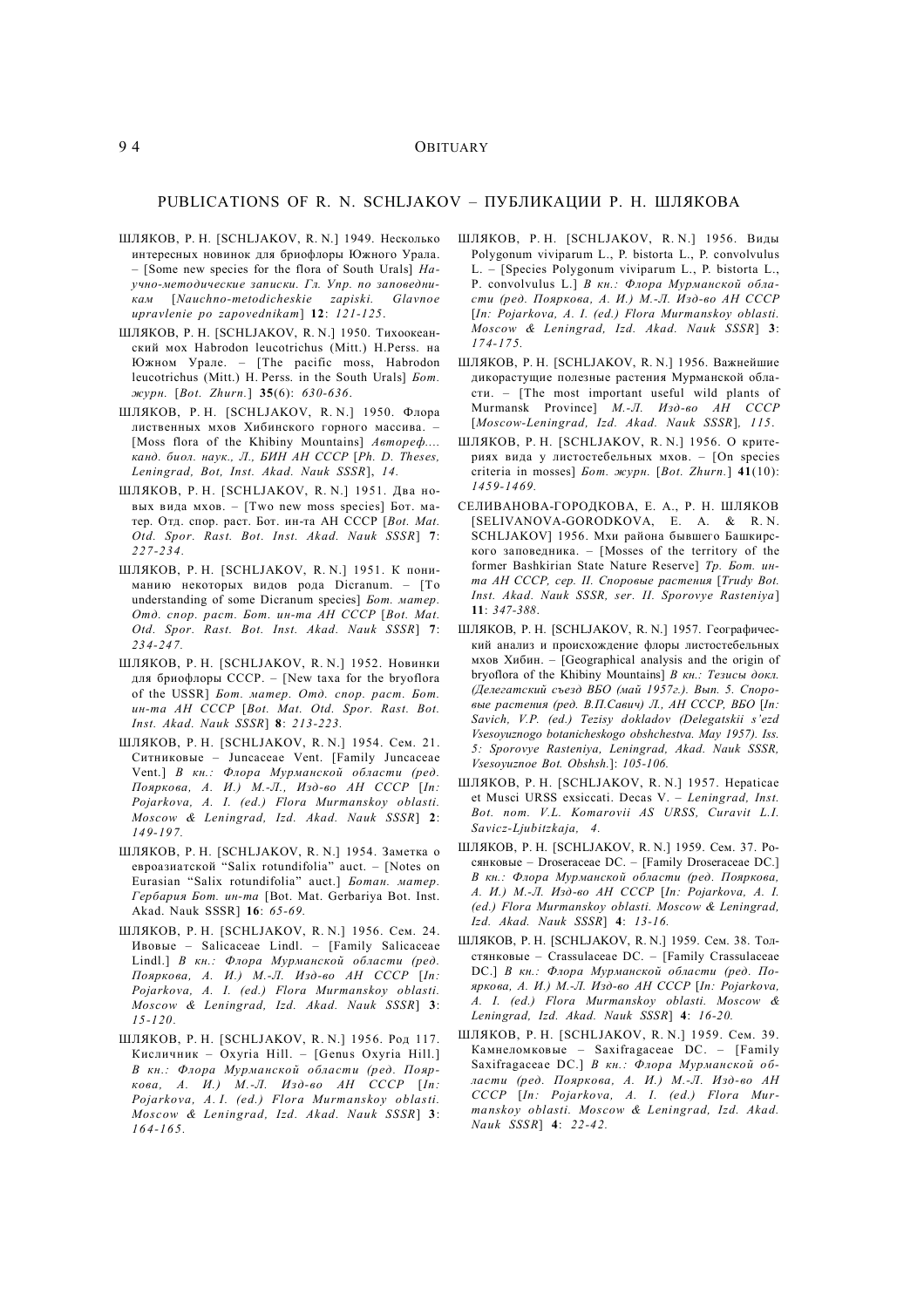- ШЛЯКОВ, Р. Н. [SCHLJAKOV, R. N.] 1959. Сем. 40. Белозоровые – Parnassiaceae Dumort. – [Family Parnassiaceae Dumort.] *В кн.: Флора Мурманской области (ред. Пояркова, А. И.) М.-Л. Изд-во АН СССР* [*In: Pojarkova, A. I. (ed.) Flora Murmanskoy oblasti. Moscow & Leningrad, Izd. Akad. Nauk SSSR*] **4**: *42-44.*
- ШЛЯКОВ, Р. Н. [SCHLJAKOV, R. N.] 1959. Сем. 55. Фиалковые – Violaceae Juss. – [Family Violaceae Juss.] *В кн.: Флора Мурманской области (ред. Пояркова, А. И.) М.-Л. Изд-во АН СССР* [*In: Pojarkova, A. I. (ed.) Flora Murmanskoy oblasti. Moscow & Leningrad, Izd. Akad. Nauk SSSR*] **4**: *196-207.*
- ШЛЯКОВ, Р. Н. [SCHLJAKOV, R. N.] 1959. Сем. 56. Волчниковые – Thymelaeaceae Adans. – [Family Thymelaeaceae Adans.] *В кн.: Флора Мурманской области (ред. Пояркова, А. И.) М.-Л. Изд-во АН СССР* [*In: Pojarkova, A. I. (ed.) Flora Murmanskoy oblasti. Moscow & Leningrad, Izd. Akad. Nauk SSSR*] **4**: *207-210.*
- ШЛЯКОВ, Р. Н. [SCHLJAKOV, R. N.] 1959. Сем. 58. Кипрейные – Onagraceae Lindl. – [Family Onagraceae Lindl.] *В кн.: Флора Мурманской области (ред. Пояркова, А. И.) М.-Л. Изд-во АН СССР* [*In: Pojarkova, A. I. (ed.) Flora Murmanskoy oblasti. Moscow & Leningrad, Izd. Akad. Nauk SSSR*] **4**: *211-224.*
- ШЛЯКОВ, Р. Н. [SCHLJAKOV, R. N.] 1959. Сем. 59. Сланоягодниковые – Haloragaceae Lindl. – [Family Haloragaceae Lindl.] *В кн.: Флора Мурманской области (ред. Пояркова, А. И.) М.-Л. Изд-во АН СССР* [*In: Pojarkova, A. I. (ed.) Flora Murmanskoy oblasti. Moscow & Leningrad, Izd. Akad. Nauk SSSR*] **4**: *225-230.*
- ШЛЯКОВ, Р. Н. [SCHLJAKOV, R. N.] 1961. Hepaticae et Musci URSS exsiccati. Decas X. – *Leningrad, Inst. Bot. nom. V.L. Komarovii AS URSS, Curavit L.I. Savicz-Ljubitzkaja, 4.*
- ШЛЯКОВ, Р. Н. [SCHLJAKOV, R. N.] 1961. Флора листостебельных мхов Хибинских гор. – [Moss flora of Khibiny Mountains] *Мурманск, Мурманское кн. изд-во* [*Murmansk, Murmansk. Kn. Izd.*], *251.*
- ШЛЯКОВ, Р. Н. [SCHLJAKOV, R. N.] 1961. Что такое Bryum Schleicheri Schwaegr. emend. Schimp.? – [What is Bryum Schleicheri Schwaegr. emend. Schimp.?] *Бот. матер. Отд. спор. раст. Бот. ин-та АН СССР* [*Bot. Mat. Otd. Spor. Rast. Bot. Inst. Akad. Nauk. SSSR*] **14**: *286-292.*
- ШЛЯКОВ, Р. Н. [SCHLJAKOV, R. N.] 1962. Hepaticae et Musci URSS exsiccati. Decas XVII. – *Leningrad, Inst. Bot. nom. V.L. Komarovii AS URSS, Curavit L.I. Savicz-Ljubitzkaja, 4.*
- ШЛЯКОВ, Р. Н. [SCHLJAKOV, R. N.] 1964. Род 355. Ястребинка – Hieracium L. – [The genus Hieracium L.] *В кн.: Флора Мурманской области (ред. Пояркова, А. И.) М.-Л. Изд-во АН СССР* [*In: Pojarkova, A. I. (ed.) Flora Murmanskoy oblasti. M.-L. Izd. Akad. Nauk SSSR*] **5**: *268-424.*
- ШЛЯКОВ, Р. Н. [SCHLJAKOV, R. N.] 1964. Ястребинки Мурманской области и некоторые особенности их распространения. – [Hieracium species of Murmansk

Province and notes on their distribution] *Программа и тезисы докл. конф., посвященной 100-летию со дня рождения Н. И. Кузнецова, Тарту* [*Programma i tesisy dokladov konferenzii posvjashсhennoy 100-letiyu so dnya rozhdeniya N. I. Kuznetsova, Tartu*]: *108-110.*

- ШЛЯКОВ, Р. Н. [SCHLJAKOV, R. N.] 1966. Новые виды рода Hieracium L. из Коми АССР. – [New species of Hieracium L. from Komi ASSR] *Новости сист. высш. раст.* [*Novosti Sist. Vyssh. Rast.*]: *236-240*.
- ШЛЯКОВ, Р. Н. [SCHLJAKOV, R. N.] 1967. О виде у ястребинок – Hieracium L. – [On species in Hieracium L.] *Совещание по объему вида и внутривидовой систематике, 4-7 апреля 1967г. Тезисы докладов* [*Soveshсhanie po ob'emu vida i vnutrividovoi sistematike, 4-7 April, 1967. Abstracts*]: *60-61.*
- ДОМБРОВСКАЯ, А. В., Р. Н. ШЛЯКОВ [DOM-BROVSKAJA, A.V. & R. N. SCHLJAKOV] 1967. Лишайники и мхи Cевера Европейской части СССР. Краткий определитель [Lichens and mosses of the North of European Part of the USSR. The brief handbook] *Л., Наука* [*Leningrad, Nauka*], *182.*
- ШЛЯКОВ, Р. Н. [SCHLJAKOV, R. N.] 1968. К номенклатуре и систематике некоторых видов рода Dicranum Hedw. – [On nomenclature and taxonomy of some species of Dicranum Hedw.] *Новости сист. низш. раст.* [*Novosti Sist. Nizsh. Rast.*]: *278-287.*
- ШЛЯКОВ, Р. Н. [SCHLJAKOV, R. N.] 1969. К вопросу о виде и внутривидовых единицах (о некоторых обработках А. К.Скворцова в "Арктической флоре  $CCCP$ "). – [On the problem of species and intraspecific taxa (on some treatments by A. K. Skvortsov in the "Arctic Flora of the USSR") *Бот. журн.* [*Bot. Zhurn.*] **54**(1): *77-83.*
- ШЛЯКОВ, Р. Н. [SCHLJAKOV, R. N.] 1969. О приморском осоте – Sonchus humilis Orlova. – [On maritime species Sonchus humilis Orlova] *Новости систематики высш. раст.* [*Novosti Sist. Vyssh. Rast.*] **6**: *202-206.*
- ШЛЯКОВ, Р. Н. [SCHLJAKOV, R. N.] 1969. Исследования флоры и растительности Мурманской области за 50 лет Советской власти. – [Study of flora and vegetation of Murmansk Region for the 50 years of Soviet period] *В кн.: Почвенно-бот. иссл. на Кольском Севере (ред. Козупеева, Т. А.), Апатиты, Кольск. Фил. АН СССР* [*In: Kozupeeva, T. A. (ed.) Pochvennobotanicheskie issledovaniya na Kolskom Severe. Apatity, Kolsk. Fil. Akad. Nauk SSSR*]: *11-23.*
- ШЛЯКОВ, Р. Н. [SCHLJAKOV, R. N.] 1970. О систематическом положении Lophozia murmanica Kaal. – [On taxonomy of Lophozia murmanica Kaal.] *Новости сист. низш. раст.* [*Novosti Sist. Nizsh. Rast.*] **6**: *241-245.*
- ШЛЯКОВ, Р. Н. [SCHLJAKOV, R. N.] 1970. Новая секция рода Lophozia Dum. emend. Loeske. – [New section of the genus Lophozia Dum. emend. Loeske] *Новости сист. низш. раст.* [*Novosti Sist. Nizsh. Rast.*] **7**: *324-333.*
- ШЛЯКОВ, Р. Н. [SCHLJAKOV, R. N.] 1971. Что такое Marsupella pearsonii Schiffn.? – [On the identity of Marsupella pearsonii Schiffn.] *Новости сист. низш. раст.* [*Novosti Sist. Nizsh. Rast.*] **8**: *324-327.*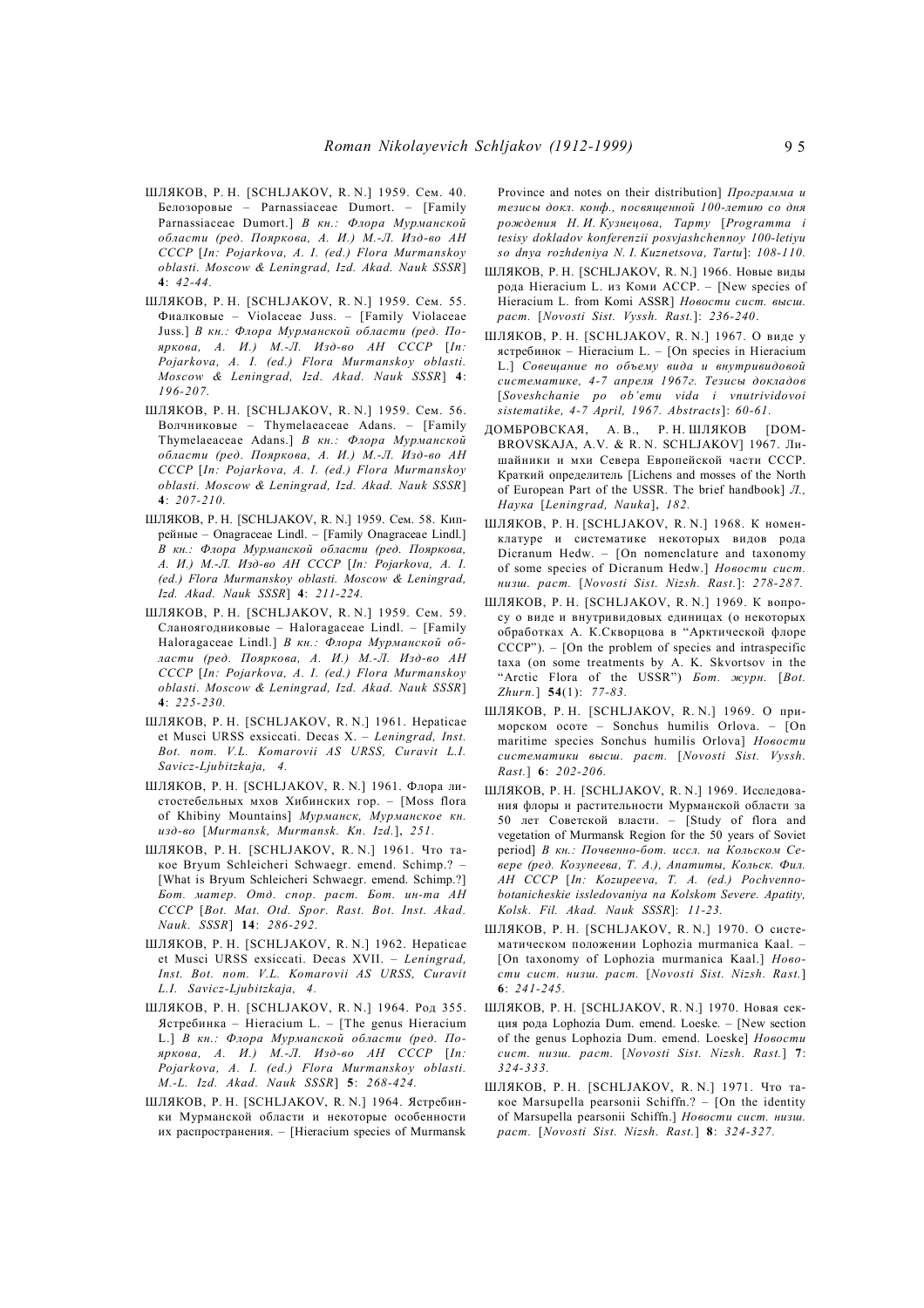- ШЛЯКОВ, Р. Н. [SCHLJAKOV, R. N.] 1971. Две новые крупноклеточные разновидности печеночников. – [Two large-celled varietas of hepatics] *Новости сист. низш. раст.* [*Novosti Sist. Nizsh. Rast.*] **8**: *327-334.*
- ШЛЯКОВ, Р. Н.[SCHLJAKOV, R. N.] 1971. О родовой принадлежности и распространении печеночника Orthocaulis cavifolius Buch et S. Arnell. – [On the taxonomy and distribution of Orthocaulis cavifolius Buch et S. Arn. (Hepaticae)] *Новости сист. низш. раст.* [*Novosti Sist. Nizsh. Rast.*] **8**: *335-340.*
- ШЛЯКОВ, Р. Н. [SCHLJAKOV, R. N.] 1972. Систематические заметки по роду Scapania Dum. – [Taxonomical notes on the genus Scapania] *Новости сист. низш. раст.* [*Novosti Sist. Nizsh. Rast.*] **9**: *319-327.*
- ШЛЯКОВ, Р. Н. [SCHLJAKOV, R. N.] 1972. Massula (K. Muell.) Schljak. – новый род комплекса Lophozia Dum. s.l. – [Massula (K. Muell.) Schljak. – new genus of Lophozia Dum. s.l.] *Новости сист. низш. раст.* [*Novosti Sist. Nizsh. Rast.*] **9**: *310-318.*
- ШЛЯКОВ, Р. Н. [SCHLJAKOV, R. N.] 1972. О высших таксонах печеночников класса Hepaticae s. str. – [On the higher taxa of liverworts (Hepaticae s. str.] *Бот. журн.* [*Bot. Zhurn.*] **57**(4): *496-508.*
- ШЛЯКОВ, Р. Н. [SCHLJAKOV, R. N.] 1972. Концепция вида и внутривидовых единиц у печеночников. – [Conception of species and infraspecific taxa in hepatics] *В кн.: Проблемы ботанических и почвенных исследований на Кольском Севере, Апатиты, Кольск. Фил. АН СССР* [*In: Problemy botanicheskich i pochvennych issledovanii na Kolskom Severe, Apatity, Kolsk. Fil. Akad. Nauk SSSR*]*: 54-59.*
- ШЛЯКОВ, Р. Н.[SCHLJAKOV, R. N.] 1972. Гренландские и дальневосточные связи во флоре печеночников европейского и западносибирского севера СССР. – [Greenland and Far East relations of European and West Siberian hepatic flora] *В кн.: Вопросы биогеографии севера европейской части СССР (тезисы конф. 21-23 ноября 1972, Кировск), Апатиты, Сев. фил. ГО СССР* [*In: Voprosy biogeografii Severa evropeiskoy chasti SSSR (abstracts of conf. 21-23 November, 1972, Kirovsk), Apatity, Severnyj Fil. Geogr. Obshch. SSSR*]: *11-13.*
- ШЛЯКОВ, Р. Н. [SCHLJAKOV, R. N.] 1972. Печеночные мхи Севера СССР к западу от Енисея. – [Hepaticae of the North of the USSR west to the Yenisey River] *Автореф. дисс. ... докт. биол. наук. Киев, Инст. бот. им. Н. Г. Холодного АН УССР* [*Dr. Sci. Thesis, Abstract. Kiev, Inst. Bot. Akad. Nauk Ukr.SSR*]*, 38.*
- ШЛЯКОВ, Р. Н. [SCHLJAKOV, R. N.] 1973. Крупнолистная разновидность Cephalozia leucantha Spruce. [Large-celled variety of Cephalozia leucantha Spruce] *Новости сист. низш. раст.* [*Novosti Sist. Nizsh. Rast.*] **10**: *302-304.*
- ШЛЯКОВ, Р. Н. [SCHLJAKOV, R. N.] 1973. Систематические заметки по семейству Lophoziaceae Cavers. – [Taxonomical notes on family Lophoziaceae Cavers] *Новости сист. низш. раст.* [*Novosti Sist. Nizsh. Rast.*] **10**: *287-302.*
- ШЛЯКОВ, Р. Н. [SCHLJAKOV, R. N.] 1973. Печеночный мох Bucegia romanica Radian на Севере Якутии. – [Bucegia romanica Radian (Hepaticae on the north of Yakutiya] *Новости сист. низш. раст.* [*Novosti Sist. Nizsh. Rast.*] **10**: *285-286.*
- ШЛЯКОВ, Р. Н. [SCHLJAKOV, R. N.] 1973. Некоторые результаты изучения печеночных мхов европейского и западносибирского Севера СССР. – [Some results of the study of Hepaticae from the European and West Siberian North of the USSR] *Бот. журн.* [*Bot. Zhurn.*] **58**(10): *1536-1553.*
- ШЛЯКОВ, Р. Н. [SCHLJAKOV, R. N.] 1973. Эндемичные растения Мурманской области. – [Endemic plants of Murmansk Region] *В кн.: Природа Заполярья и ее охрана, Мурманск, Мурманск. обл. совет ВООП* [*In: Priroda Zapolyar'ya i ee ochrana, Murmansk, Murmanskij oblastnoi sovet Vserosiiskogo obshсh. ochrany prirody*]: *14-15.*
- АНДРЕЕВ, Г. Н., Р. Н. ШЛЯКОВ, А. В. ДОМБРОВ-СКАЯ [ANDREEV, G. N., R. N. SCHLJAKOV & A. V.DOMBROVSKAYA] 1974. Вопросы охраны природы Мурманской области. – [On nature conservation in Murmansk Region] *В кн.: Ботанические исследования в Субарктике (ред. Головкин, Б. Н., П. М. Жибоедов), Апатиты, Кол. Фил. АН СССР* [*In: Golovkin, B. N. & P. M. Zhiboedov (eds.) Botanicheskie issledovaniya v Subarctice. Apatity, Kolskiy Fil. Akad. Nauk SSSR*]: *3-17.*
- ШЛЯКОВ, Р. Н. [SCHLJAKOV, R. N.] 1974. Важные систематические признаки в роде Lophozia Dum. s. str. (листостебельные печеночники). – [Significant taxonomic characters in the genus Lophozia Dum. s. str. (leavy Hepaticae)] *Бот. журн.* [*Bot. Zhurn.*] **59**(10): *1465-1471.*
- ШЛЯКОВ, Р. Н. [SCHLJAKOV, R. N.] 1974. Заметки о роде Hieracium L. – [Notes on genus Hieracium L.] *Новости сист. высш. раст.* [*Novosti Sist. Vyssh. Rast.*] **11**: *295-297.*
- ШЛЯКОВ, Р. Н. [SCHLJAKOV, R. N.] 1974. Новые таксоны рода Lophozia Dum. emend. Schljak. – [New taxa of genus Lophozia Dum. emend. Schljak.] *Новости сист. низш. раст.* [*Novosti Sist. Nizsh. Rast.*] **11**: *350-354.*
- ШЛЯКОВ, Р. Н. [SCHLJAKOV, R. N.] 1974. Дополнения к флоре мохообразных СССР. – [Additions to the bryoflora of the USSR] *Новости сист. низш раст.* [*Novosti Sist. Nizsh. Rast.*] **11**: *354-360.*
- ШЛЯКОВ, Р. Н. [SCHLJAKOV, R. N.] 1975. К вопросу о происхождении и эволюции печеночных мхов. – [On the origin and evolution of Hepaticae] *В кн.: Флора, систематика и филогения растений (ред. К. М. Сытник) Киев, Наукова Думка* [*In: Sytnik, K. M. (ed.) Flora, systematika i filogenija rastenij. Kiev, Naukova Dumka*]: *133-145.*
- ШЛЯКОВ, Р. Н. [SCHLJAKOV, R. N.] 1975. Печеночные мхи. Морфология, филогения, классификация. – [Hepaticae. Morphology, phylogeny, classification] *Л., Наука* [*Leningrad, Nauka*], *148.*
- ШЛЯКОВ, Р. Н. [SCHLJAKOV, R. N.] 1975. Заметки по систематике печеночников (Hepaticae s. str.). – [Notes on taxonomy of Hepaticae s. str.] *Новости*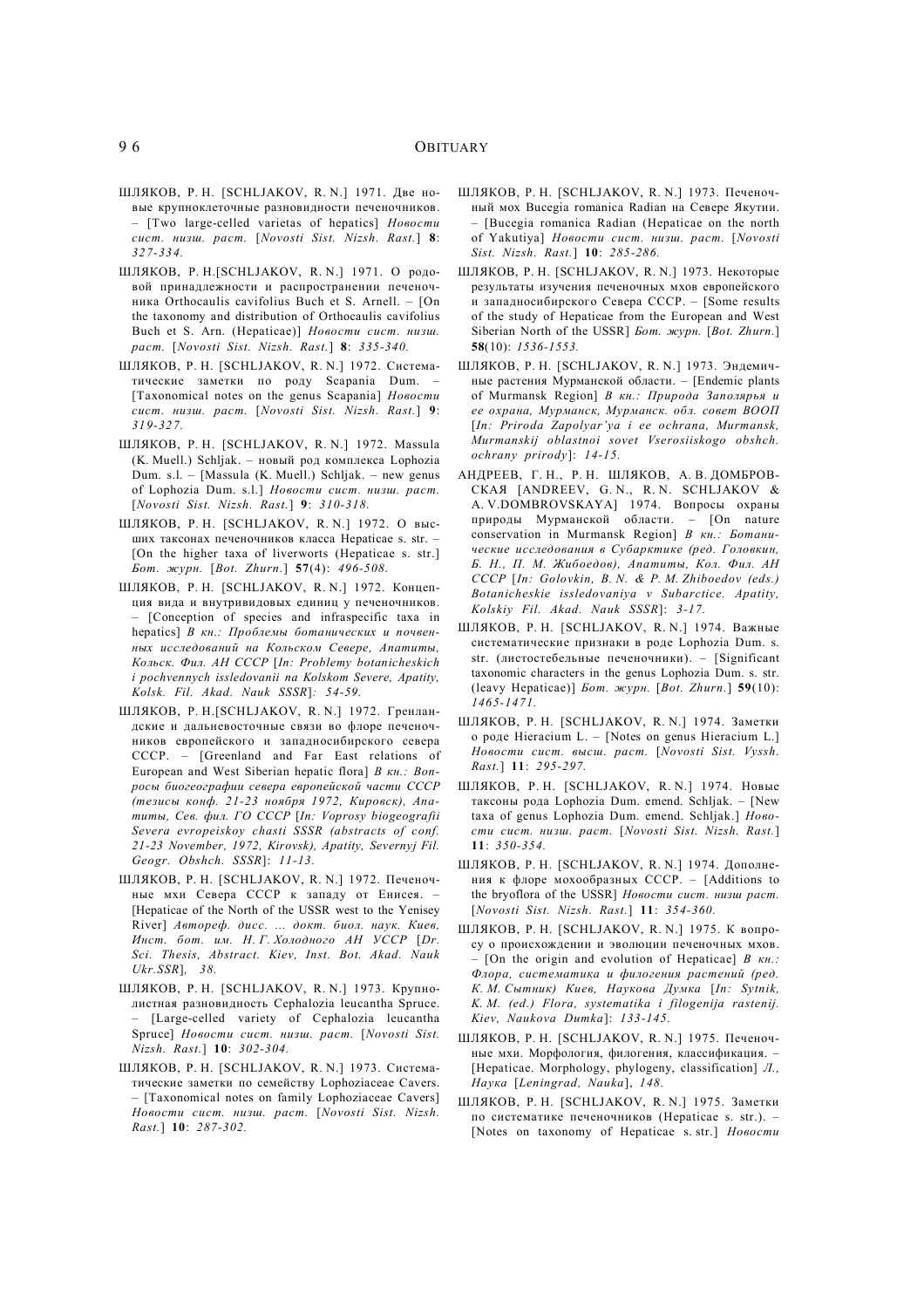*сист. низш. раст.* [*Novosti Sist. Nizsh. Rast.*] **12**: *307-317.*

- ШЛЯКОВ, Р. Н. [SCHLJAKOV, R. N.] 1975. Дополнения к флоре печеночников Советской Арктики. – [Additions to the hepatics flora of the Soviet Arctic] *Новости сист. низш. раст.* [*Novosti Sist. Nizsh. Rast.*] **12**: *318-323.*
- ШЛЯКОВ, Р. Н. [SCHLJAKOV, R. N.] 1975. Новые виды рода Hieracium L. s. str. из европейской части СССР и с Урала. – [New species of the genus Hieracium L. s. str. from the European part of the USSR and Urals] *Новости сист. высш. раст.* [*Novosti Sist. Vyssh. Rast.*] **12**: *252-259.*
- ШЛЯКОВ, Р. Н. [SCHLJAKOV, R. N.] 1975. Дополнение к статье "Важные систематические признаки в роде Lophozia Dum. s.str.". – [An addition to the article "Significant taxonomic characters in the genus Lophozia Dum. s. str."] *Бот. журн.* [*Bot. Zhurn.*] **60**(1): *150.*
- ШЛЯКОВ, Р. Н. [SCHLJAKOV, R. N.] 1975. Основные черты флоры печеночников Арктики и Гипоарктики СССР. – [The main features of arctic and hypoarctic flora of Hepaticae] *В кн.: Тез. докл., представл. XII Межд. бот. конгр. 3-11 июля 1975, Л., Наука* [*In: Abstr. XII Int. Bot. Congress, 3-11 July 1975, Leningrad. Leningrad, Nauka*] **1**: *90.*
- АНДРЕЕВ, Г.Н., Б.Н. ГОЛОВКИН, А.В. ДОМБРОВ-СКАЯ, Л.Н. ФИЛИППОВА, Р.Н. ШЛЯКОВ [ANDREEV, G. N., B. N. GOLOVKIN, A. V. DOMBROVSKAYA, L. N. PHILIPPOVA & R. N. SCHLJAKOV] 1975. Путеводитель ботанической экскурсии по Полярно-альпийскому ботаническому саду и южной части Хибинских гор: Тур 8 (а). – [Field-guide for botanical excursion to the Polar-Alpine Botanical Garden and southern part of Khibiny Mountains, 8a] *Л., Наука* [*Leningrad, Nauka*]: *14.*
- ШЛЯКОВ, Р. Н.[SCHLJAKOV, R. N.] 1976. Печеночные мхи Севера СССР. Вып. 1. Антоцеротовые; Печеночники: Гапломитриевые–Мецгериевые. – [Hepaticae of the North of the USSR. 1. Antocerotae; Hepaticae: Haplomitriaceae–Metzgeriaceae] *Л., Наука* [*Leningrad, Nauka*], *91.*
- ШЛЯКОВ, Р. Н. [SCHLJAKOV, R. N.] 1976. Новые комбинации и новые таксоны печеночных мхов (Anthocerotae и Hepaticae). – [New combinations and taxa of Anthocerotae and Hepaticae] *Новости сист. низш. раст.* [*Novosti Sist. Nizsh. Rast.*] **13**: *225-229.*
- ЖЕЛЕЗНОВА, Г. В., Р. Н. ШЛЯКОВ [ZHELEZNOVA, G. V. & R. N. SCHLJAKOV] 1976. Новые находки редких видов мохообразных на Среднем Тимане (Коми АССР). – [New findings of rare species of Bryophyta in the Middle Timan (Komi ASSR] *Бот. журн.* [*Bot. Zhurn.*] **61**(5): *718-720.*
- АНДРЕЕВ, Г. Н., М. Л. РАМЕНСКАЯ, Р. Н. ШЛЯ-КОВ, В. Н. АНДРЕЕВА, А. А. СКИТКИНА, Л. Н. ФИЛИППОВА [ANDREEV, G. N., M. L. RA-MENSKAYA, R. N. SCHLJAKOV, V. N. ANDREEVA, A. A. SKITKINA, L. N. FILIPPOVA] 1977. Виды дикорастущих растений Мурманской области и Карелии, нуждающихся в охране. – [Threatened wild plants of Murmansk Province and Kareliya] *В кн.: Охрана ботанических объектов на Крайнем Севере (ред.*

*Андреев, Г. Н.) Апатиты, изд. Кольск. Фил. АН СССР* [*In: Andreev, G.N. (ed.) Okhrana botanicheskikh ob'ektov na Krainem Severe. Apatity, Izd. Kolskogo Fil. Akad. Nauk SSSR*]: *3-26.*

- ШЛЯКОВ, Р. Н., [SCHLJAKOV, R. N.] 1977. Редкие виды мохообразных некоторых районов Севера СССР. – [Rare bryophytes of some northern regions of the USSR] *В кн.: Охрана ботанических объектов на Крайнем Севере (ред. Андреев, Г. Н.) Апатиты, изд. Кольск. Фил. АН СССР* [*In: Andreev, G.N. (ed.) Okhrana botanicheskikh ob'ektov na Krainem Severe. Apatity, Izd. Kolskogo Fil. Akad. Nauk SSSR*]: *49-61.*
- ШЛЯКОВ, Р. Н. [SCHLJAKOV, R. N.] 1977. Новые виды Hieracium L. из европейской части СССР и Западной Сибири. – [New species of Hieracium L. from the European part of the USSR and West Siberia] *Новости сист. высш. раст.* [*Novosti Sist. Vyssh. Rast.*] **14**: *218-222.*
- ШЛЯКОВ, Р. Н. [SCHLJAKOV, R. N.] 1978. Что такое Calypogeia sphagnicola (Arn. et Perss.) Warnst. et Loeske? – [On the identity of Calypogeia sphagnicola (Arn. et Perss.) Warnst. et Loeske?] *Новости сист. низш. раст.* [*Novosti Sist. Nizsh. Rast.*] **15**: *236- 24 2.*
- ШЛЯКОВ, Р. Н. [SCHLJAKOV, R. N.] 1978. Новые виды печеночников из Сибири и Дальнего Востока. – [New species of Hepatics from Siberia and Far East] *Новости сист. низш. раст.* [*Novosti Sist. Nizsh. Rast.*] **15**: *242-247.*
- ШЛЯКОВ, Р. Н. [SCHLJAKOV, R. N.] 1979. Печеночные мхи Севера СССР. Вып. 2. Печеночники: Гербертовые–Геокаликсовые. – [Hepaticae of the North of the USSR. 2. Herbertaceae-Geocalycaceae] *Л., Наука* [*Leningrad, Nauka*], *191.*
- ШЛЯКОВ, Р. Н. [SCHLJAKOV, R. N.] 1979. К систематике ожик (Luzula DC.) комплекса L. multiflora (Retz.) Lej. – [On the taxonomy of Luzula DC., complex L. multiflora (Retz.) Lej.] *Новости сист. высш. раст.* [*Novosti Sist. Vyssh. Rast.*] **16**: *82-86.*
- ШЛЯКОВ, Р. Н. [SCHLJAKOV, R. N.] 1979. Новый вид рода Hieracium L. из Мурманской области. – [New species of Hieracium L. from the Murmansk Region] *Новости сист. высш. раст.* [*Novosti Sist.Vyssh. Rast.*] **16**: *187-188.*
- ШЛЯКОВ, Р. Н. [SCHLJAKOV, R. N.] 1979. Новые дополнения к флоре печеночников северных районов СССР. – [New additions to the hepatic flora of northern regions of the USSR] *Новости сист. низш. раст.* [*Novosti Sist. Nizsh. Rast.*] **16**: *201-208.*
- ШЛЯКОВ, Р. Н. [SCHLJAKOV, R. N.] 1979. Мохообразные. – [Bryophytes] *В кн.: Редкие и нуждающиеся в охране животные и растения Мурманской обл. (ред. Андреев, Г. Н. и др.) Мурманск, Мурманское кн. изд-во* [*In: Andreev, G. N. & al. (eds.) Redkie i Nuzhdajushchiesya v Okhrane Zhivotnye i Rasteniya Murmanskoi Oblasti. Murmansk, Murmanskoe Knizhnoe Izd.*]: *58-65, 113-114, 134-135.*
- ШЛЯКОВ, Р. Н. [SCHLJAKOV, R. N.] 1979. О соотношении флор печеночников тундровой части Мурманской области и Чукотского полуострова.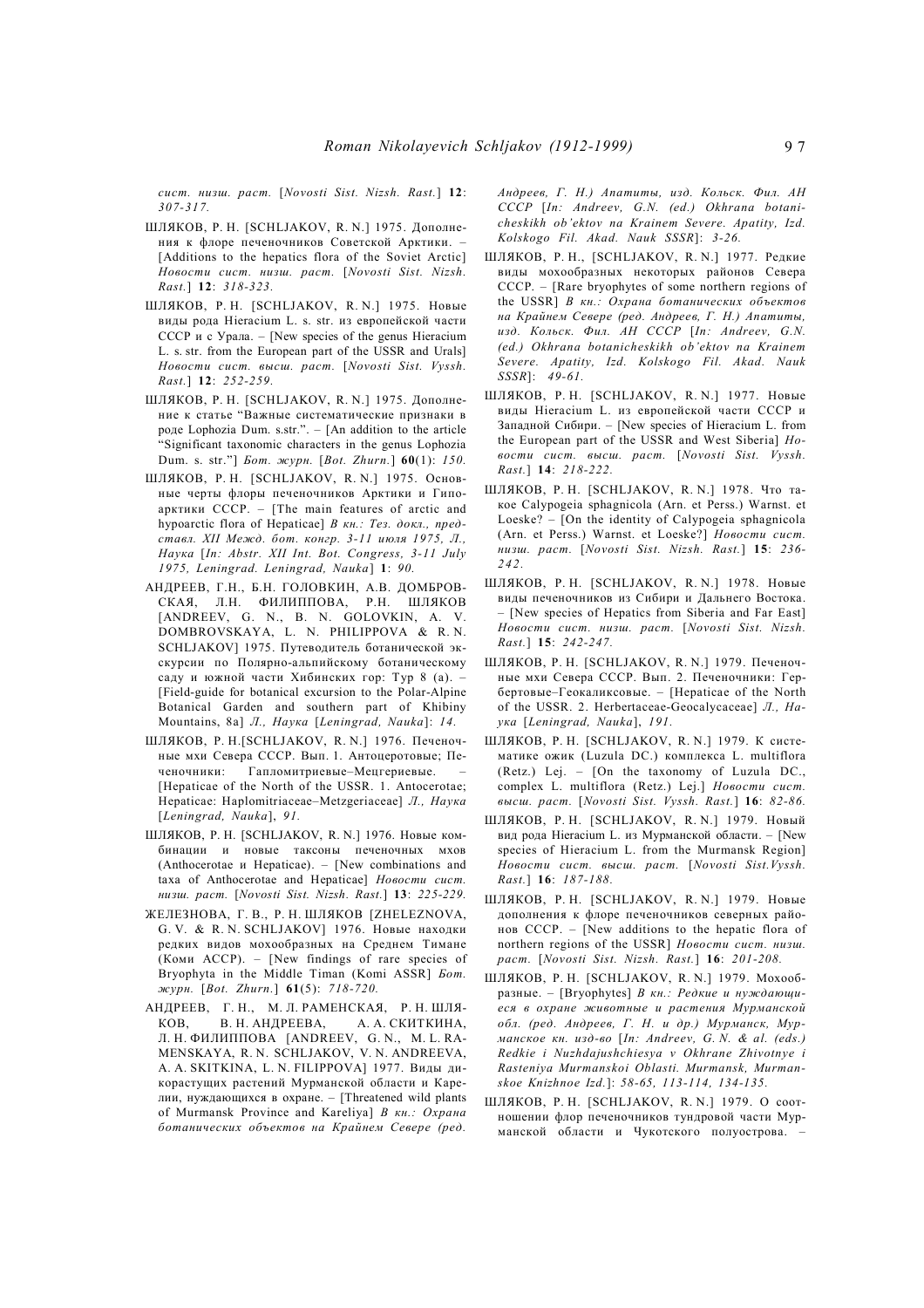[Comparison of the hepatic floras of tundra parts of the Murmansk Region and the Chukotka Peninsula] *В кн.: Биологические проблемы Севера: Тез. докл. 8 симпозиума и плен. докл., Апатиты* [*Biologicheskie problemy Severa. Abstracts of 8-th Simposium, Apatity*]*: 64-65.*

- ШЛЯКОВ, Р. Н., [SCHLJAKOV, R. N.] 1979. Изученность мохообразных Крайнего Севера СССР и дальнейшие задачи их изучения. – [Bryophytes of the extreme North of the USSR and the problems of their investigation] *В кн.: Биологические проблемы Севера: Тез. докл. 8 симпозиума и плен. докл., Апатиты* [*Biologicheskie problemy Severa. Abstracts of 8 th Simposium, Apatity*]*: 17-18.*
- ИЩЕНКО, Т. А., Р. Н. ШЛЯКОВ [ISHСHENKO, T. A. & R. N. SCHLJAKOV] 1979. Маршанциевые печеночники из среднего девона Подолии. – [Marchantiales from the Middle Devonian of Podoliya] *Палеонтол. журн.* [*Paleontol. Zhurn.*] **3**: *114-125.*
- ШЛЯКОВ, Р. Н. [SCHLJAKOV, R. N.] 1980. Печеночные мхи Севера СССР. Вып. 3. Печеночники: Лофозиевые, Мезоптихиевые. – [Hepaticae of the North of the USSR. 3. Lophoziaceae, Mesoptychiaceae] *Л., Наука* [*Leningrad, Nauka*]*, 188.*
- ШЛЯКОВ, Р. Н. [SCHLJAKOV, R. N.] 1980. Новые интересные находки печеночников из северных районов СССР. – [New and interesting records of Hepatics from the northern regions of the USSR] *Новости сист. низш. раст.* [*Novosti Sist. Nizsh. Rast.*] **17**: *235-241.*
- ШЛЯКОВ, Р. Н. [SCHLJAKOV, R. N.] 1981. Печеночные мхи Севера СССР. Вып. 4. Печеночники: Юнгерманниевые–Скапаниевые. – [Hepaticae of the North of the USSR. 4. Jungermanniaceae-Scapaniaceae.] *Л., Наука* [*Leningrad, Nauka*], *221.*
- ШЛЯКОВ, Р. Н. [SCHLJAKOV, R. N.] 1981. Номенклатурные заметки о некоторых таксонах печеночников. – [Nomenclature notes on some hepatics] *Новости сист. низш. раст.* [*Novosti Sist. Nizsh. Rast.*] **18**: *212-221.*
- ШЛЯКОВ, Р. Н. [SCHLJAKOV, R. N.] 1981. Lophozia longiflora (Hepaticae) – частый компонент растительных сообществ. – [Lophozia longiflora (Hepaticae) – a frequent component of plant communities] *Бот. журн.* [*Bot. Zhurn.*] **66**(8): *1197-1205.*
- ШЛЯКОВ, Р. Н. [SCHLJAKOV, R. N.] 1981. Изученность мохообразных Крайнего Севера СССР и дальнейшие задачи их изучения. – [Investigation of Bryophytes of Extreme North of the USSR and perspectives of their future investigation] *В кн.: Бриолихенологические исследования высокогорных районов и Севера СССР (ред. Шляков, Р. Н.) Апатиты, Кольск. Фил. АН СССР* [*In: Schljakov, R. N. (ed.) Brio-likhenologicheskie issledovaniya vysokogornykh raionov i Severa SSSR. Apatity, Kolsk. Fil. Akad. Nauk SSSR*]: *3-9.*
- АНДРЕЕВ, Г. Н., Р. Н. ШЛЯКОВ [ANDREEV, G. N. & R. N. SCHLJAKOV] 1981. Видовая охрана растений в Мурманской области. – [Conservation of plant species in Murmansk Region] *В кн.: Природа Севера и ее охрана (ред. Потанин, В. А.) Мурманск* [*In:*

*V. A. Potanin (ed.)Priroda Severa i ee okhrana. Murmansk*]: *20-24.*

- ШЛЯКОВ, Р. Н., Н. А. КОНСТАНТИНОВА [SCHLJAKOV, R. N. & N. A. KONSTANTINOVA] 1981. Бриологические исследования в Мурманской области. – [Bryological studies in the Murmansk Region] *В кн.: Развитие ботанических исследований на Кольском Севере (ред. Андреев, Г. Н.), Апатиты, Кольск. Фил. АН СССР* [*In: Andreev, G.N. (ed.) Rasvitie botanicheskikh issledovanii na Kol'skom Severe. Apatity, Kolsk. Fil. Akad. Nauk SSSR*]: *36-43.*
- ШЛЯКОВ, Р.Н., Н.А. КОНСТАНТИНОВА [SCHLJAKOV, R. N. & N. A. KONSTANTINOVA] 1981. Таксономическая структура флоры мохообразных Мурманской области. – [Taxonomical structure of Bryophyte flora of the Murmansk Region] *Брио-лихенологические исследования высокогорных районов и Севера СССР (ред. Шляков, Р. Н.) Апатиты, Кольск. Фил. АН СССР* [*In: Schljakov, R. N. (ed.) Brio-likhenologicheskie issledovaniya vysokogornykh raionov i Severa SSSR. Apatity, Kolsk. Fil. Akad. Nauk SSSR*]: *64-67.*
- ШЛЯКОВ, Р. Н. [SCHLJAKOV, R. N.] 1982. Печеночные мхи Севера СССР. Вып. 5. Печеночники: Лофоколeевые–Риччиевые. – [Liverworts of the North of the USSR. 5. Lophocoleaceae-Ricciaceae.] *Л., Наука* [*Leningrad, Nauka*], *196.*
- ШЛЯКОВ, Р. Н. [SCHLJAKOV, R. N.] 1982. О происхождении маршанциевых печеночников (Hepaticae, Marshantiidae). – [On the origin of Marchantiidae (Hepaticae)] *В кн.: Филогения высших растений. М.* [*In: Filogeniya vysshikh rastenij. Moscow*]: *162- 16 3*.
- ШЛЯКОВ, Р. Н. [SCHLJAKOV, R. N.] 1982. Новые комбинации и новые названия мохообразных. – [New combinations and new names of bryophytes] *Новости сист. низш. раст.* [*Novosti Sist. Nizsh. Rast.*] **19**: *209-210.*
- ШЛЯКОВ, Р. Н. [SCHLJAKOV, R. N.] 1982. Новые интересные находки мохообразных с территории СССР. – [New interesting records of bryophytes from the USSR] *Новости сист. низш. раст.* [*Novosti Sist. Nizsh. Rast.*] **19**: *211-213.*
- ШЛЯКОВ, Р.Н., Н.А. КОНСТАНТИНОВА [SCHLJAKOV, R. N. & N.A. KONSTANTINOVA] 1982. Конспект флоры мохообразных Мурманской области. – [The synopsis of bryophytes of the Murmansk Province] *Апатиты, Кольск. Фил. АН СССР* [*Apatity, Kolsk. Fil. Akad. Nauk SSSR*]*, 227.*
- ШЛЯКОВ, Р. Н. [SCHLJAKOV, R. N.] 1983. Cephaloziella uncinata Schust. – новый вид для флоры печеночников СССР. – [Cephaloziella uncinata Schust. – new species for the hepatic flora of the USSR] *Новости сист. низш. раст.* [*Novosti Sist. Nizsh. Rast.*] **20**: *203-205.*
- ШЛЯКОВ, Р. Н. [SCHLJAKOV, R. N.] 1984. О виде Pohlia torrentium (I. Hag.) Broth. – [On the identity of Pohlia torrentium (I. Hag.) Broth.] *Новости сист. низш. раст.* [*Novosti Sist. Nizsh. Rast.*] **21**: *211-213.*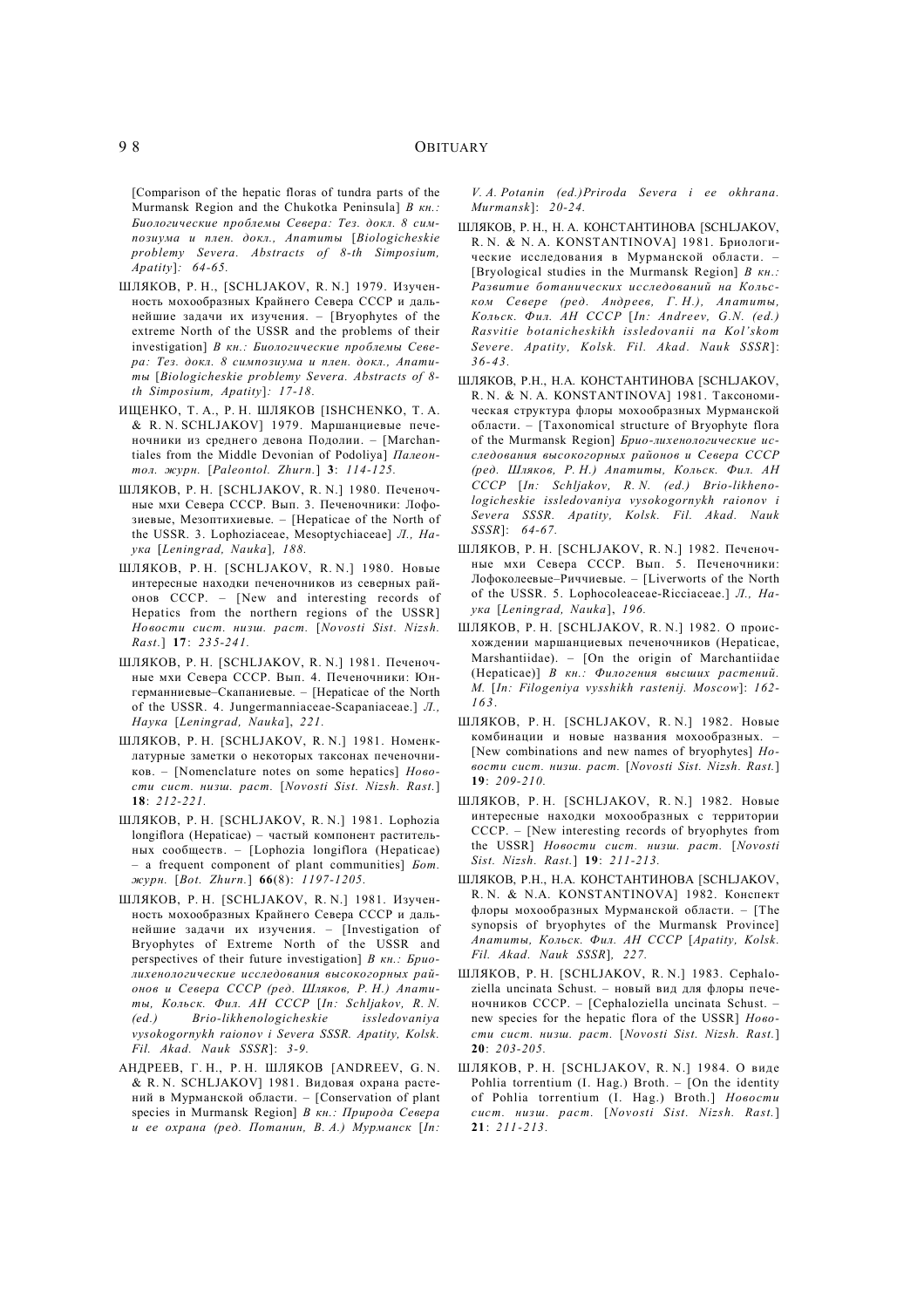- ШЛЯКОВ, Р. Н. [SCHLJAKOV, R. N.] 1984. О соотношении флор печеночников Кавказа и горных северных районов Мурманской облости. – [Comparison of hepatic flora of Caucasus with hepatic flora of mountain and the northern part of the Murmansk Province] Тез. Всес. Конф. "Раст. покров субарктических высокогорий и проблема арктоальпийских флористических связей", *Апатиты, Кольск. Фил. АН СССР* [*Abstr. conf. "Rastitelnyi pokrov subarcticheskikh vysokogorii i problema arctoal'piiskikh floristicheskikh svyasei", Apatity, Kolsk. Fil. Akad. Nauk SSSR*]: *81-82.*
- БАРДУНОВ, Л. В., А. Ф. БАЧУРИНА, Р. Н. ШЛЯ-КОВ [BARDUNOV, L. V., A. F. BACHURINA & R. N. SCHLJAKOV] 1985. Памяти Лидии Ивановны Савич-Любицкой (1886-1982). – [In memorial of Lydia Ivanovna Savicz-Lyubitskaya] *Бот. Журн.* [*Bot. Zhurn.*] **70**(2): *278-283.*
- ШЛЯКОВ, Р. Н. [SCHLJAKOV, R. N.] 1985. Новое название и новые комбинации для рода Massula Schljak.- [New name and new combinations for genus Massula Schljak.] *Новости сист. низш. раст.* [*Novosti Sist. Nizsh. Rast.*] **22**: *231-232.*
- ШЛЯКОВ, Р. Н. [SCHLJAKOV, R. N.] 1985. Новий для брiофлори УРСР вид – Atractylocarpus alpinus (Milde) Lindb. [New species for the bryoflora of the USSR – Atractylocarpus alpinus (Milde) Lindb.] *Укр. Бот. журн.* [*Ukr. Bot. Zhurn.*] **42**(1): *76-77.*
- ШЛЯКОВ, Р. Н. [SCHLJAKOV, R. N.] 1986. Некоторые уточнения к "Конспекту флоры мохообразных Мурманской области". – [Some specifications to "The synopsis of bryophytes of the Murmansk Province"] *В кн.: Брио-лихенологические исследования в СССР (ред. Шляков, Р. Н.) Апатиты, Кольск. Фил. АН СССР* [*In: Schljakov, R. N. (ed.) Brio-likhenologicheskie issledovaniya v SSSR. Apatity, Kolsk. Fil. Akad. Nauk SSSR]*: *5-8.*
- ШЛЯКОВ, Р. Н., Н. А. КОНСТАНТИНОВА, О. А. БЕЛКИНА, А. Ю. ЛИХАЧЕВ [SCHLJAKOV, R. N., N. A. KONSTANTINOVA , O. A. BELKINA & A. Yu. LIKHACHEV] 1987. Изучение флоры мохообразных Мурманской области (состояние и перспективы). – [Study of bryophyte flora of the Murmansk Region (state and perspectives)] *В кн.: Ботанические исследования за полярным кругом (ред. Лукьянова, Л. М.) Л., Наука* [*In: Luk'yanova, L. M. (ed.) Botanicheskie issledovaniya sa polyarnym krugom. Leningrad, Nauka*]: *42-47.*
- ШЛЯКОВ, Р. Н. [SCHLJAKOV, R. N.] 1987. Роды Hieracium, Pilosella, Stenotheca.- [Genera Hieracium, Pilosella, Stenotheca] *В кн.: Арктическая флора СССР (ред. Юрцев, Б. А.). Вып. X. Сем. Rubiaceae– Compositae, Л., Наука* [*In: B.A.Yurtsev (ed.) Arkticheskaya flora SSSR, Leningrad, Nauka*]: *327-389.*
- ШЛЯКОВ, Р. Н. [SCHLJAKOV, R. N.] 1988. Атрактилокарпус альпийский Atractylocarpus alpinus (Schimp. ex Milde) Lindb.- [Atractylocarpus alpinus (Schimp. ex Milde) Lindb.] *В кн.: Красная книга РСФСР. Растения (ред. Тахтаджян, А. Л.), М.: Росагропромиздат* [*In: Takhtadjan, A. L. (ed.) Krasnaya kniga RSFSR. Rasteniya. Moscow, Rosagropromizdat*]: *494-495.*
- КОНСТАНТИНОВА, Н. А., О. А. БЕЛКИНА, А. Ю. ЛИХАЧЕВ, Р. Н. ШЛЯКОВ [KONSTANTINOVA, N. A., O. A. BELKINA, A. Yu. LIKHACHEV, R. N. SCHLJAKOV] 1989. Эксикаты мохообразных Мурманской области (СССР), вып. 1 (№№ 1-50). [Bryophyta Murmanica Exsiccata (USSR), fasc. I (№ 1-50)] *Кировск, Кольск. Научн. Центр* [*Kirovsk, Kola Science Center*]*, 24.*
- ШЛЯКОВ, Р. Н. [SCHLJAKOV, R. N.] 1989. К систематике рода Drepanocladus (C. Muell.) G. Roth s. l. – [On taxonomy of the genus Drepanocladus (C. Muell) G. Roth s. l.] *В кн.: Проблемы бриологии в СССР (ред. Абрамов, И. И.), Л., Наука* [*In: Abramov, I. I. (ed.) Problemy bryologii v SSSR. Leningrad, Nauka*]: *213-221.*
- ШЛЯКОВ, Р. Н. [SCHLJAKOV, R. N.] 1989. Род 32. Ястребинка – Hieracium L. -[Genus 32. Hieracium] *В кн.: Флора европейской части СССР, т. 8 (ред. Н.Н. Цвелев), Л., Наука* [*In: Tzvelev, N. N. (ed.) Flora partis europaeae URSS, tom 8, Leningrad, Nauka*]: *140-300.*
- ШЛЯКОВ, Р. Н. [SCHLJAKOV, R. N.] 1989. Род 33. Ястребиночка – Pilosella Hill. – [Genus 33. Pilosella Hill.] *В кн.: Флора европейской части СССР, т. 8 (ред. Н.Н. Цвелев), Л., Наука* [*In: Tzvelev, N. N. (ed.) Flora partis europaeae URSS, tom 8, Leningrad, Nauka*]: *300–379.*
- SCHLJAKOV, R. N. & A. D. POTEMKIN 1990. The main features of the hepatic flora of the Arctic floristic region of the USSR. – *Abstracts of the Seventh Meeting of the Central and East European Bryological Working Group (CEBWG) 25-30 June 1990 Kirovsk, USSR: 61-62.*
- БЕЛКИНА, О. А., Н. А. КОНСТАНТИНОВА, Р. Н. ШЛЯКОВ [BELKINA,O. A., N. A.KONSTANTINOVA & R. N. SCHLJAKOV] 1990. Мохообразные. – [Bryophyta] *В кн.: Редкие и нуждающиеся в охране растения и животные Мурманской области (ред. Фндреев, Г. Н., О. А. Макарова), Мурманск, Мурманск. кн. изд-во* [*In: Andreev, G. N. & O. A. Makarova (eds.), Redkie i Nuzhdajushchiesya v Okhrane Rasteniya i Zhivotnye Rasteniya Murmanskoi Oblasti. Murmansk, Murmansk. Knizhn. Izd.*]: *14-23, 84-89.*
- $[SCHLJAKOV, R, N. (ed.)]$  ШЛЯКОВ, Р. Н. (ред.) 1990. Путеводитель экскурсий по Хибинским горам 7 междунар. совещ. бриологов Центр. и Вост. Европы, Кировск – Апатиты, 25-30 июня 1990. – [Excursion Guide in Khibiny Mountains for 7th International Conference of Bryologists of Central and Eastern Europe, Kirovsk-Apatity, 25-30 June 1990]. *Апатиты, АН СССР, КНЦ* [*Apatity, Akad. Nauk SSSR, Kol. Nauchn. Centr*], *51.*
- КОНСТАНТИНОВА, Н. А., О. А. БЕЛКИНА, А. Ю. ЛИХАЧЕВ, Р. Н. ШЛЯКОВ [KONSTANTINOVA, N. A., O. A. BELKINA, A. Yu. LIKHACHEV, R. N. SCHLJAKOV] 1992. Bryophyta Murmanica Exsiccata (Russia) – Fasciculus II (№ 51-100). – *Kirovsk, Kolsk. Fil. Akad. Nauk SSSR: 22.*
- КОНСТАНТИНОВА, Н. А., А. Д. ПОТЕМКИН, Р. Н ШЛЯКОВ [KONSTANTINOVA, N. A., A. D. POTEMKIN & R. N. SCHLJAKOV] 1992. Список